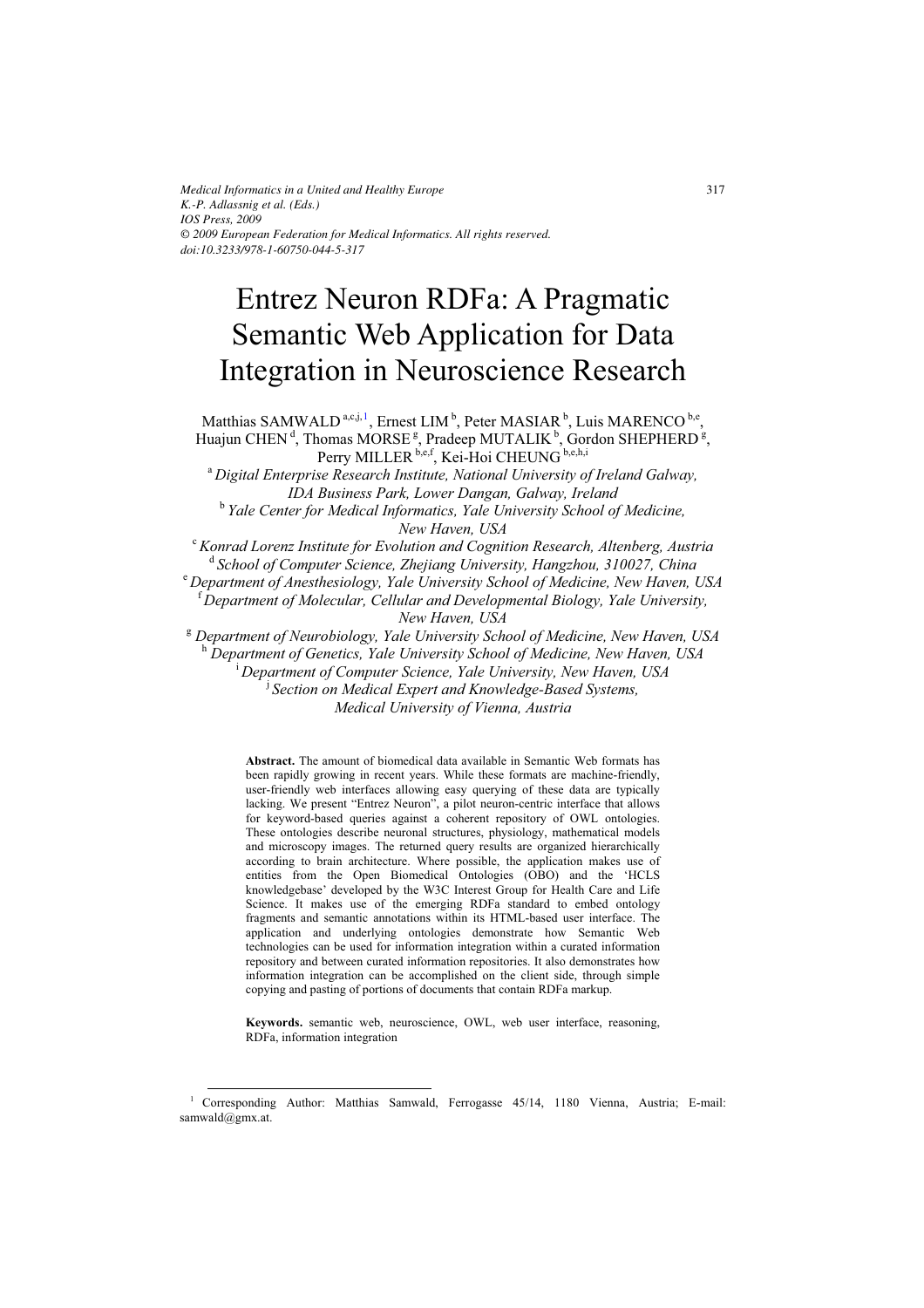### **1. Introduction**

The Semantic Web (SW) has the potential to expand the frontier of neuroinformatics, as it has the capability of providing a standard technological platform for integrating diverse types of data. Recently, a collection of data sets (provided by different sources in different formats) has been converted by the Semantic Web for Health Care and Life Sciences (HCLS) Interest Group [1] into the Web Ontology Language (OWL) format, which forms one basic core of neuroscience knowledge. Some basic queries (written in SPARQL) spanning over several of the integrated data sources have been demonstrated [2]. While the HCLS community continues to convert more data sets to add to its knowledge base, other neuroscience data providers have begun making their data available in OWL format. As the SW neuroscience knowledge base continues to grow, it becomes important to develop SW applications that support neuroscientific queries in a user-friendly fashion.

In this paper, we describe a pilot application called "Entrez Neuron RDFa" that allows the neuroscientist to query multiple OWL ontologies including diverse types of neuroscience data. This application does not require the user to learn any RDF/OWL query language. Instead, it provides a keyword-based interface for users to search the knowledge base.

Entrez Neuron RDFa covers a broad range of neuroscientific information spanning from basic neuronal properties over the description of computational models up to microscopic images and brain anatomy.

### **2. Methods**

The data incorporated into Entrez Neuron RDFa come from several neuroscientific ontologies: NeuronDB and ModelDB (parts of SenseLab [3]), Subcellular Anatomy Ontology (SAO) [4] and an OWL conversion of the Cell Centered Database (CCDB) [5]. These ontologies also serve as entry points for a large array of other ontologies that are mapped to these primary ontologies, but are not yet represented in the user interface of Entrez Neuron. These ontologies were selected because their combined information serves practical needs of research in cellular neurobiology.

The NeuronDB and ModelDB ontologies have been developed at the Yale Center for Medical Informatics and are derived from the SenseLab database collection (http://senselab.med.yale.edu). The NeuronDB ontology is focused on anatomic locations, cell architecture and physiologic parameters of neuronal cells. The ModelDB ontology is a large repository of computational neuroscience models and simulations that are linked to entities in the NeuronDB ontology. The SAO and the OWL conversion of CCDB have been developed at the US National Center for Microscopy and Imaging Research. They contain detailed information about cells, their parts and cytological characteristics.

Most ontologies that are accessed by Entrez Neuron RDFa are based on the Basic Formal Ontology (BFO) [6] and selected ontologies from the Open Biomedical Ontologies (OBO) collection [7]. This ensures that the ontologies adhere to sound ontological principles and are more easily integrated with other ontologies that adhere to similar design paradigms.

The RDF/OWL of the ontologies is stored in an Oracle 11g database [8] that has built-in support for RDF/OWL storage, querying and inferencing. This support for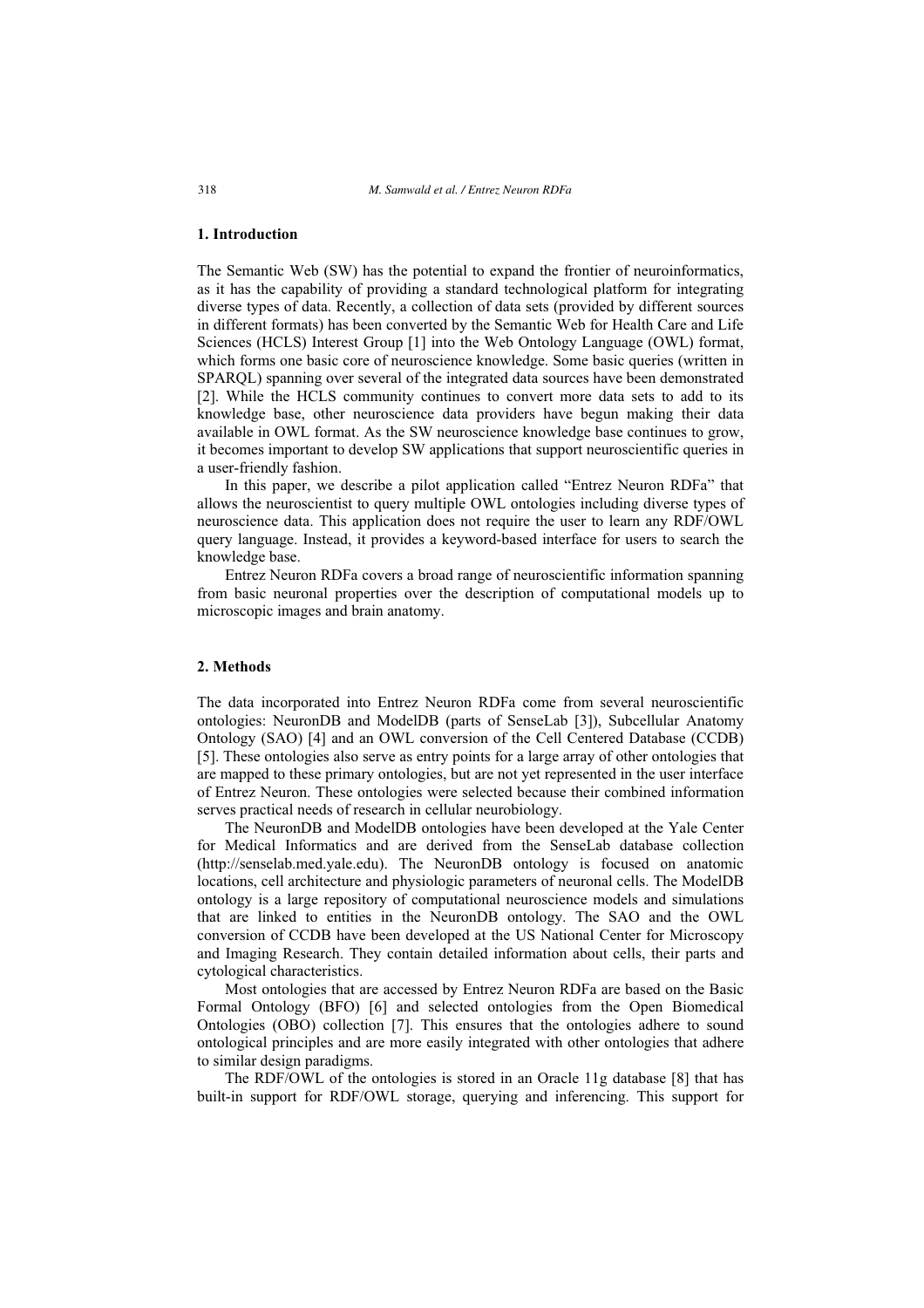OWL constructs is required by Entrez Neuron RDFa to handle mappings between ontologies that are formulated through OWL constructs (owl:sameAs, owl:equivalentClass), as well as querying over transitive properties (such as rdfs:subClassOf).

The HTML pages generated by Entrez Neuron RDFa contain embedded Semantic Web statements encoded in accordance to the RDFa standard [9] which has recently been published by the World Wide Web Consortium (W3C). These RDFa statements are dynamically generated from queries to the RDF/OWL store during HTML page generation, and represent relevant fragments of the underlying OWL ontologies. RDFa makes it possible to seamlessly embed RDF/OWL statements (ontology fragments) into HTML documents by using HTML attributes. This, in turn, makes it possible to tightly integrate the human-readable information (text) with the machine-readable information (RDF/OWL statements) in a single document.

#### **3. Results**

The application can be accessed on the web at http://ycmi.med.yale.edu/entrez\_neuron.html. Links to additional material, demonstrations and the underlying ontologies are available on the web at [10]. The user



**Figure 1.** A screenshot of the general layout of the Entrez Neuron application. Ontology fragments (encoded in RDFa, not visible) are embedded throughout the entire page, enriching human-readable content with machine-readable information.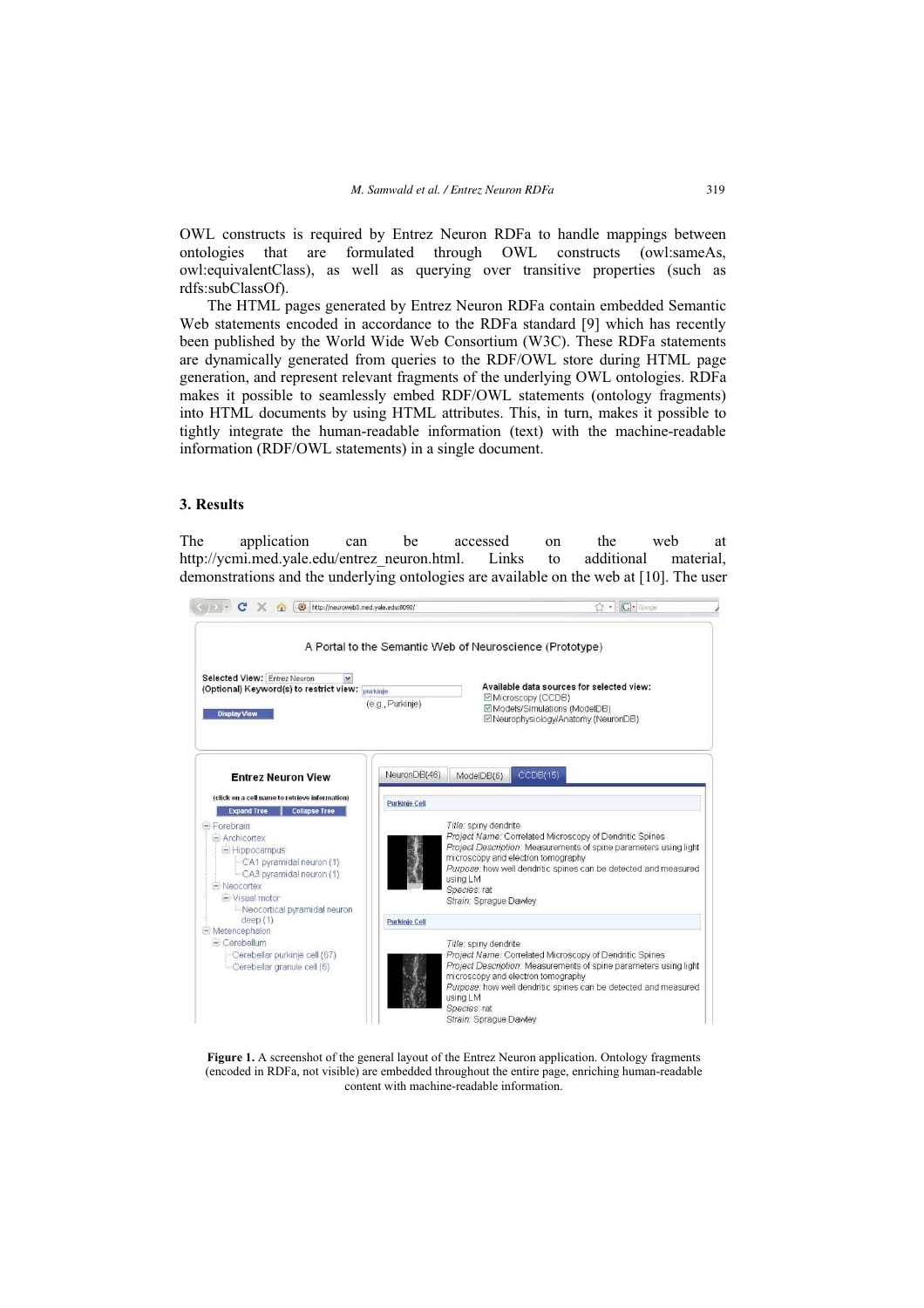interface makes it possible for users to quickly start information exploration with very simple, broad keyword queries, without requiring them to be familiarized with the detailed structure of the ontologies. In other words, the interface guides the users through their information search and offers opportunities to both narrow and broaden the search process in a way that would not be possible without the deep knowledge of the ontology structure.

The user interface has three main panels (see Figure 1). The upper panel is used to initiate keyword searches against the selected data sources. The left panel consists of a hierarchy of brain regions and neurons found in these regions and can be used to constrain search results. This hierarchy is dynamically updated so only those brain regions with matched query results are shown. The hierarchy is composed based on the NeuronDB and SAO ontologies, querying over relations such as 'has part', a relation defined in OBO. The large panel on the right displays the detailed information retrieved from each data source about a class of neurons selected from the tree; each tab corresponds to one data source.

The RDFa-encoded statements from Entrez Neuron can easily be 'mashed up' (integrated) with data from other portals that makes use of RDFa, such as the Science Commons Text Annotations service [11].

## **4. Discussion and Conclusions**

While significant progress has been made in creation and storage of RDF/OWL data and ontologies for neuroscience and biomedicine, the development of practical user interfaces has been lagging behind. Ironically, the greatest strengths of RDF and OWL, namely their flexibility and expressiveness, also pose challenges in the creation of good user interfaces. Developers of Semantic Web applications often face the choice between user interfaces that are either a) not specialized to a certain type of data, but too generic to be user-friendly or b) user-friendly, but very inflexible and specialized to a certain type of data.

We chose to prioritize user friendliness over the ability to display arbitrary data, but some flexibility was retained. Many components of the application, such as the brain anatomy hierarchy, use rather generic RDF queries and work quite independently from the ontologies and knowledge domain of our application. Other components, such as the query results views, use queries that are very specific to the ontologies we are currently using. We found that such restrictions were necessary to keep the user interface well-structured and intuitive. We chose brain anatomy as our structural organization, as it is an intuitive way for neuroscientists to view and access neuronrelated information.

We also aimed to find a good balance between simple graphical visualizations (the hierarchy of brain locations) and simple text/table structures, thereby avoiding problems associated with more complex visualization techniques such as graphs.

So far, the evaluation of the practicability of user interfaces for Semantic Web applications was done by the developers of applications themselves, and a small group of scientists. Further studies are needed to reach a more objective and robust evaluation.

The RDFa standard has a great potential for unifying the user-oriented world with the machine-oriented world, a feature that has been somewhat lacking in previous Semantic Web standards. One major advantage of RDFa is the possibility of embedding RDF statements in appropriate parts of the HTML document. In this way,